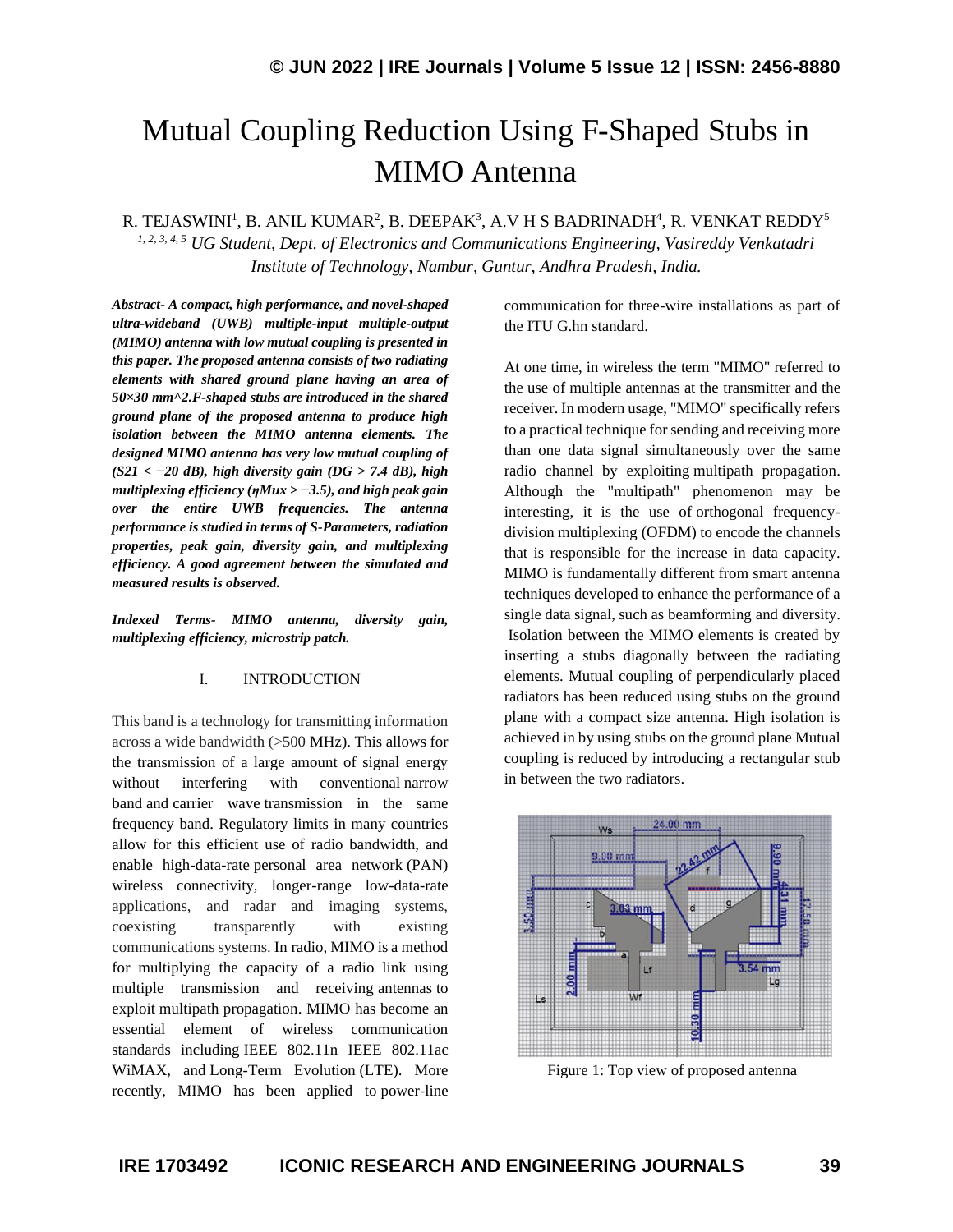# II. ANTENNA CHARACTERIZATION

Here the UWB-MIMO antenna consists of two monopoles fed by microstrip lines and F-shaped stubs are introduced in the ground plane to produce multiple resonance and high isolation between the radiating elements.

|                   | <b>Dimension</b> |  |  |
|-------------------|------------------|--|--|
| <b>Parameters</b> | (mm)             |  |  |
| a                 | 3.54             |  |  |
| b                 | 4.31             |  |  |
| c                 | 9.99             |  |  |
| d                 | 17.50            |  |  |
| f                 | 9.00             |  |  |
| g                 | 22.42            |  |  |
| Lf                | 10.30            |  |  |
| Lg                | 9.00             |  |  |
| Ls                | 30.00            |  |  |
| Wf                | 3.00             |  |  |
| <b>Ws</b>         | 50.00            |  |  |

Table 1: Dimensions of optimized parameters of the proposed UWB-MIMO antenna.

The radiating elements and the feed line are designed on the top of the substrate and the ground plane is designed on the bottom of the substrate. The upper patch is cut by triangular shape and place side by side to achieve wide band matching and good element spacing. then modified to triangular shape with two step cut in the lower edge of the radiator to achieve a wide-band.



Figure 2: Geometry of the proposed UWB-MIMO antenna with modifications in ground plane.

Table 1 represents the optimized parameters of the designed UWB-MIMO Antenna. A second monopole of the same shape is placed near to it as shown in Fig. 1 having shared ground plane. Greater space for better isolation between the antenna elements is achieved by using triangular shaped mono poles to have perfect impedance matching. Fig. 2 shows the developements in the designs of the ground plane .Basically we construct the substrate with respective parameters with

respective to the ground plane .we build the individual rectangular design for each to construct patch of the respective values we cut the above rectangular patches into triangular shape coming to the ground stubs with help of the rectangular or l shaped stubs and attached vertically and horizontally based on the axis and diameters 50\*30 mm^2 .mutual coupling is reduced by modifying the ground plane. High isolation between the MIMO antenna elements is achieved by printing Ishaped stubs on the plane.



Figure 3: Simulated S-Parameters, to illustrate the effect of change in ground plane.

Antenna properties is highly effected by the position of the F-shaped stub. Fig. 3 shows that more than 20 dB of isolation is produced by inserting F-shaped stubs. Secondly, they also act as radiator to produce two resonances at 4.6 and 6.8 GHz as shown in the Fig. 3. The resonance can be further increased by introducing multiple subs at different locations

The performance of the proposed UWB-MIMO antenna is further analyzed by plotting surface current distribution with modified ground planes (introduction of different stubs) at 7.1 GHz. Surface current distribution of the proposed antenna is shown in Fig. 4. When port 1 is excited, high mutual coupling is achieved between the monopoles as current is highly coupled with other radiator as shown in F-shaped stub is placed on the ground plane to further increase the isolation between MIMO antenna elements. that by introduction of F-shaped stubs, very less current is coupled with the other radiator and hence greater isolation between the antennas is achieved.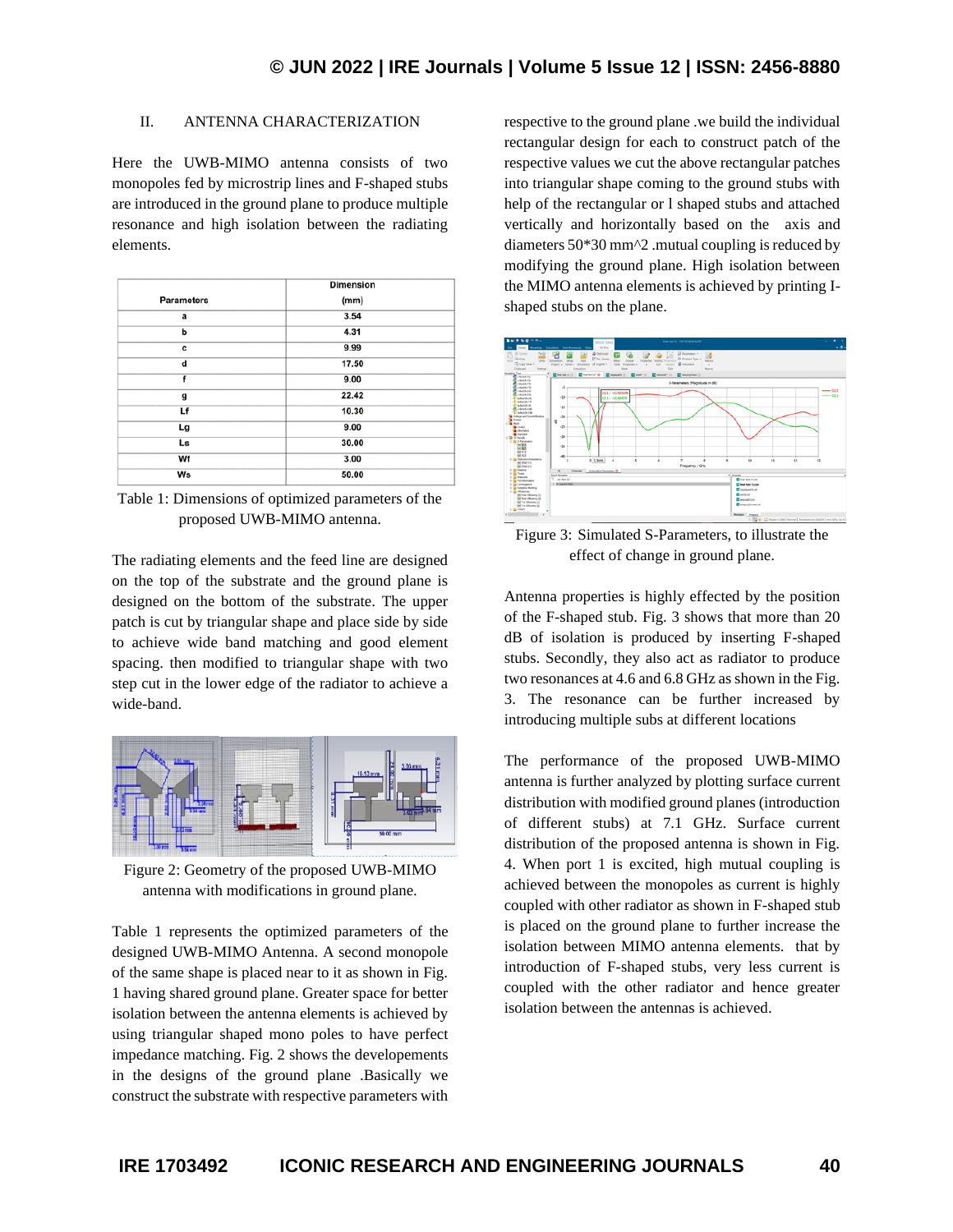| Literature       | Size<br>(mm <sup>2</sup> ) | Bandwidth<br>(GHz) | Isolation<br>(dB) | ECC    | Diversity<br>Gain (dB) |
|------------------|----------------------------|--------------------|-------------------|--------|------------------------|
| Ref. [1]         | $37\times45$               | $3.1 - 5$          | >15               | < 0.5  | NA                     |
| Ref. [2]         | $32\times32$               | $3.1 - 10.6$       | >15               | 0.04   | <b>NA</b>              |
| Ref. [4]         | $26\times40$               | $2.1 - 10.6$       | >15               | 0.20   | NA                     |
| Ref. [10]        | $25\times40$               | $3 - 10.6$         | >15               | NA     | NA                     |
| Proposed<br>work | $50\times30$               | $2.5 - 14.5$       | >20               | < 0.04 | >7.4                   |

Table 2: Performance comparison with previously published work.

## III. RESULTS AND DISCUSSIONS

The antenna is designed on commercially available substrate of FR-4 having dielectric constant  $\varepsilon$ <sub>-</sub> $r = 4.4$ and height hs  $= 1.6$  mm.



Figure 5: S-Parameters of the designed UWB-MIMO antenna.

### *A. RETURN LOSS*

It shows the simulated and measured S-Parameters for the designed UWB-MIMO antenna. The S-Parameters of the fabricated antenna (Fig. 5) is measured using Agilent Network Analyzer (VNA) in open air conditions and the results matched well with the simulated results. The designed antenna covers 2.5 GHz to 14.5 GHz bandwidth with S11/S22 *<* −10 dB and  $S21/S12 < -20$  dB. One resonance in the S11 curve is due to the main radiator and the second resonance is achieved by the introduction of the Fshaped stubs.

### *B. RADIATION PATTERN AND GAIN*

The measured and simulated results are compared in Fig. 6. A good agreement between simulated and measured results has been observed. For pattern measurement, the proposed antenna is fixed on turnable. The fabricated antenna was tested in Anechoic Chamber to measure its radiation properties. It was observed that *θ*-component was dominant in yzplane while ∅-component was dominant in xz-plane. ∅-component in xz-plane as well as in yz-plane has omnidirectional pattern at lower frequencies while this pattern slightly change its shape for higher frequencies in both planes. The *θ*-component of the electric field in xz-plane as well as in yz-plane has toroidal shape at lower frequencies while the shape slightly changes at higher frequencies. Simulated peak gain of the proposed antenna is shown in Fig. 7. Peak gain of the proposed antenna varies from 0.3 dB to 4.3 dB, changing linearly for the entire range of UWB.



Figure 6: Simulated and measured radiation pattern at 4.6 and 6.8 GHz.